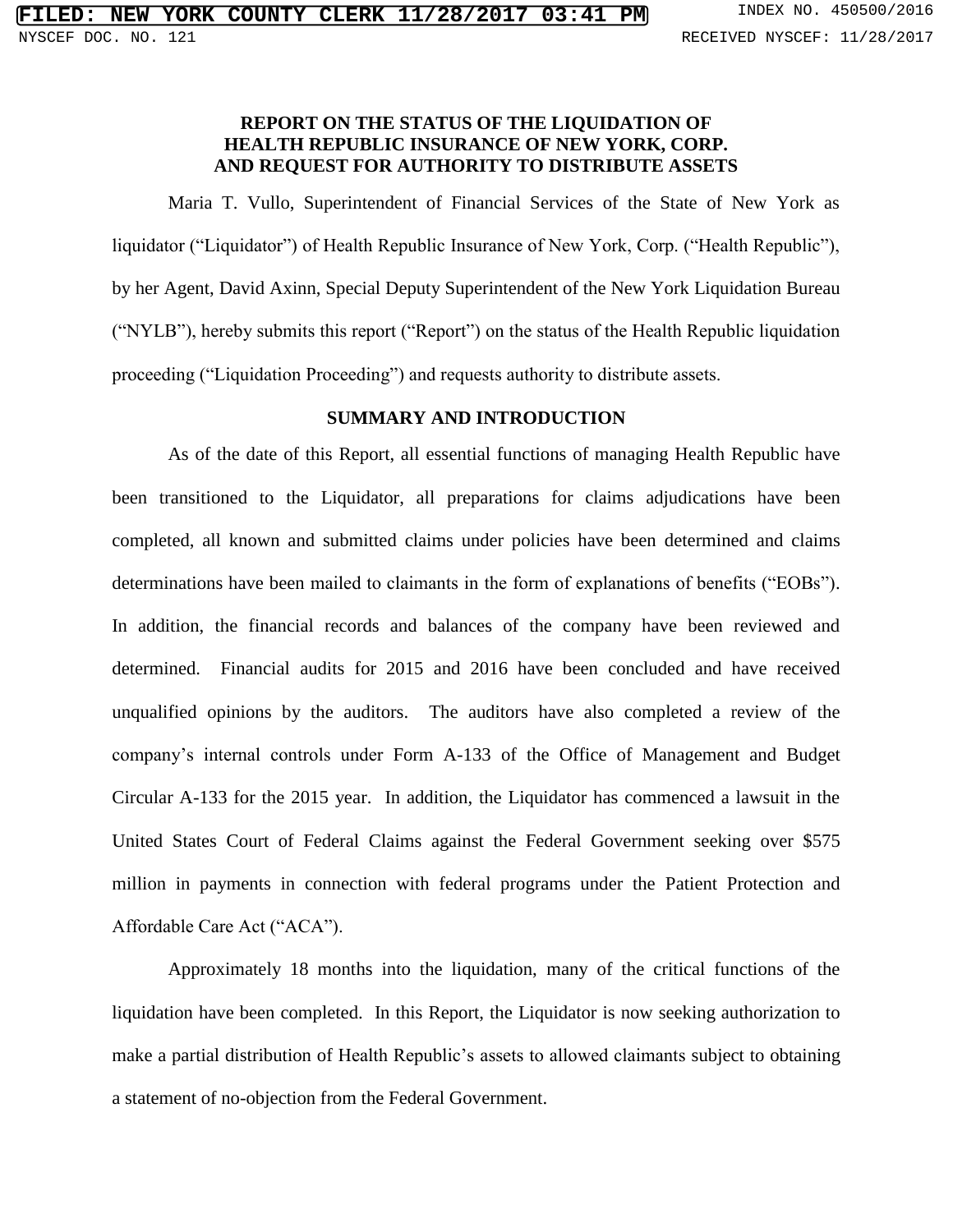Health Republic was placed into liquidation by order ("Liquidation Order") of the Supreme Court, entered May 11, 2016. Since that date, the Liquidator has (i) protected Health Republic's former members, (ii) taken possession of Health Republic's business and assets, (iii) preserved Health Republic's critical claim processing systems, (iv) managed Health Republic's service provider relationship to reduce expenses, (v) reviewed Health Republic's claims and liabilities, (vi) collected monies owed to Health Republic, (vii) taken steps to pursue additional monies that may be owed to Health Republic, (viii) established Court-approved procedures for the adjudication of claims, (ix) issued approximately 186,346 claim determinations in the form of EOBs, and (x) otherwise taken steps to wind down Health Republic's affairs. As of September 30, 2017, Health Republic had total assets of approximately \$39,927,230<sup>1</sup> and Class Two liabilities of approximately \$212,943,662 relating to claims of members and health care providers under policies. These amounts do not include the Liquidator's lawsuit against the Federal Government seeking over \$575 million in recoverables under ACA programs, or claims by the Federal Government against Health Republic under the Risk Adjustment program or for loan repayment, which the Liquidator asserts are subordinated to Class Two claims under New York law.

The Liquidator submits this Report to advise the Court of the status of the Liquidation Proceeding and to request the Court's (i) approval of the Report and the financial transactions described herein, (ii) authorization for the continued payment of administrative expenses under the Court's supervision, (iii) authorization for the Liquidator to distribute Health Republic's assets to allowed claimants, at the Liquidator's discretion, and as consistent with this Court's orders and the requirements of the Insurance Law, and (iv) granting such other and further relief as the Court may deem just and proper.

 $\overline{\phantom{a}}$ 

<sup>&</sup>lt;sup>1</sup> All dollar amounts in this Court Report are presented on an unaudited basis.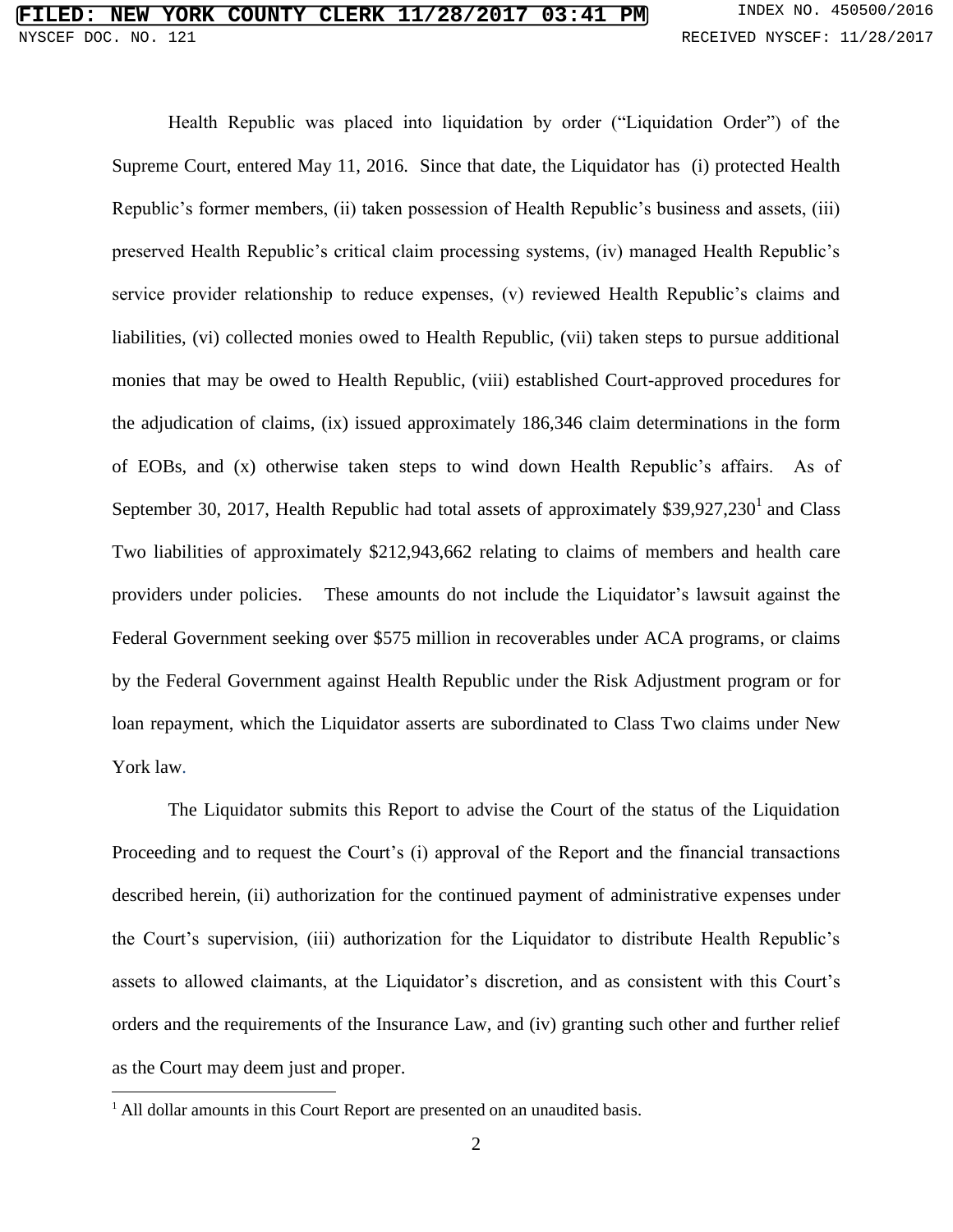# **HEALTH REPUBLIC'S BUSINESS AND COMMENCEMENT OF THE LIQUIDATION PROCEEDING**

Health Republic was incorporated in New York as a not-for-profit corporation on October 4, 2011. Health Republic was formed for the purpose of obtaining a license to issue health insurance under Article 43 of the Insurance Law and to operate as a Consumer Operated and Oriented Plan ("Co-Op") under the ACA. Health Republic offered individual and small group health insurance policies on and off the New York State of Health marketplace for the 2014 and 2015 plan years. Health Republic ultimately insured more than 200,000 members, issuing policies that covered health care and pharmaceutical services pursuant to health benefit and prescription drug plans underwritten by the company.

On September 25, 2015, due to Health Republic's financial condition, the New York State Department of Financial Services directed Health Republic to cease writing new health insurance policies. Health Republic's board of directors consented to the appointment of an independent monitor to oversee the company's affairs, and an external corporate restructuring firm was engaged to manage the wind-up of the business. Health Republic ceased paying member and provider claims in October 2015. Health Republic's health insurance policies terminated as of November 30, 2015, and Health Republic's members were transitioned to other health insurance coverage.

On May 11, 2016, this Court entered the Liquidation Order, finding, among other things, that: (i) Health Republic was insolvent under Section 1309 of the Insurance Law; (ii) the company's Board of Directors had consented to liquidation by unanimous vote; and (iii) it was in the best interest of Health Republic's policy holders, creditors, and the general public for the Liquidator to be appointed to take possession of Health Republic's property to liquidate its business and affairs.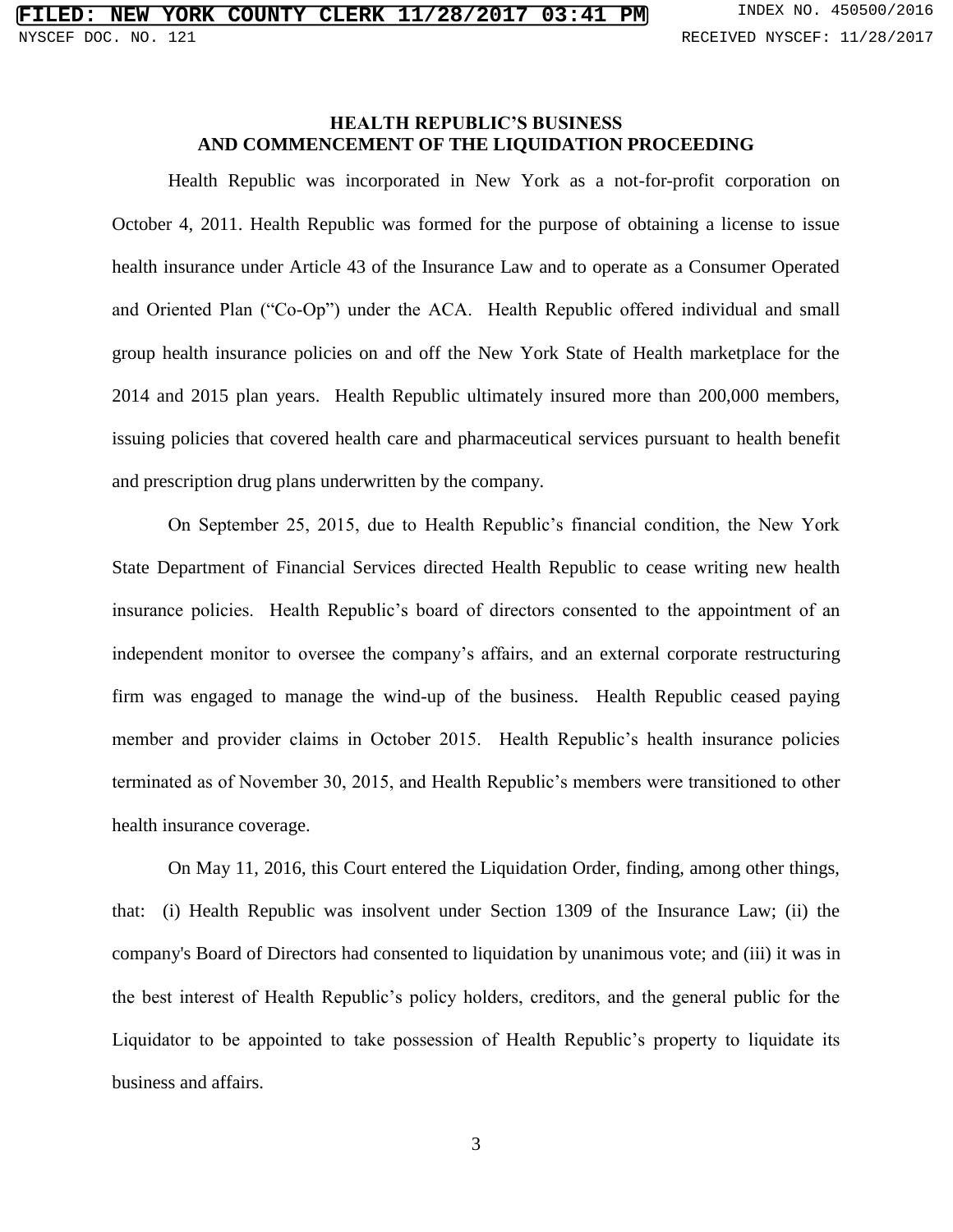# **CONDUCT OF THE LIQUIDATION PROCEEDING**

Upon issuance of the Liquidation Order, the Liquidator, through the NYLB, took possession of Health Republic's business, including assuming control of Health Republic's bank accounts and its electronic and paper records and files. Health Republic's business operations were vast, including over 200,000 members, a pending inventory of over 600,000 claims and 14,000 appeals, 30 plan designs and approximately 69 terabytes of electronic data. In the first year of liquidation, the Liquidator had two major priorities: (1) preserve existing functions and data in order to protect former Health Republic policyholders and assist in their transition to other health plans; and (2) prepare the systems, processes and data for the determination of member and provider claims.

# **A. Intake and Transition of Incumbent Vendors**

# **i. Initial Intake**

The intake of a large health care provider requires significant resources. Following the Liquidation Order, the Liquidator was responsible for:

- Securing and transferring bank accounts and other assets to the Liquidator's control
- Preparing an opening balance sheet
- Inventorying, securing and transferring electronic data to the Liquidator's control and determining long term data storage solutions
- Reviewing and terminating or renegotiating vendor agreements
- Reviewing potential financial recoverables, including reinsurance contracts
- Continuing Health Republic's reporting and other obligations under the ACA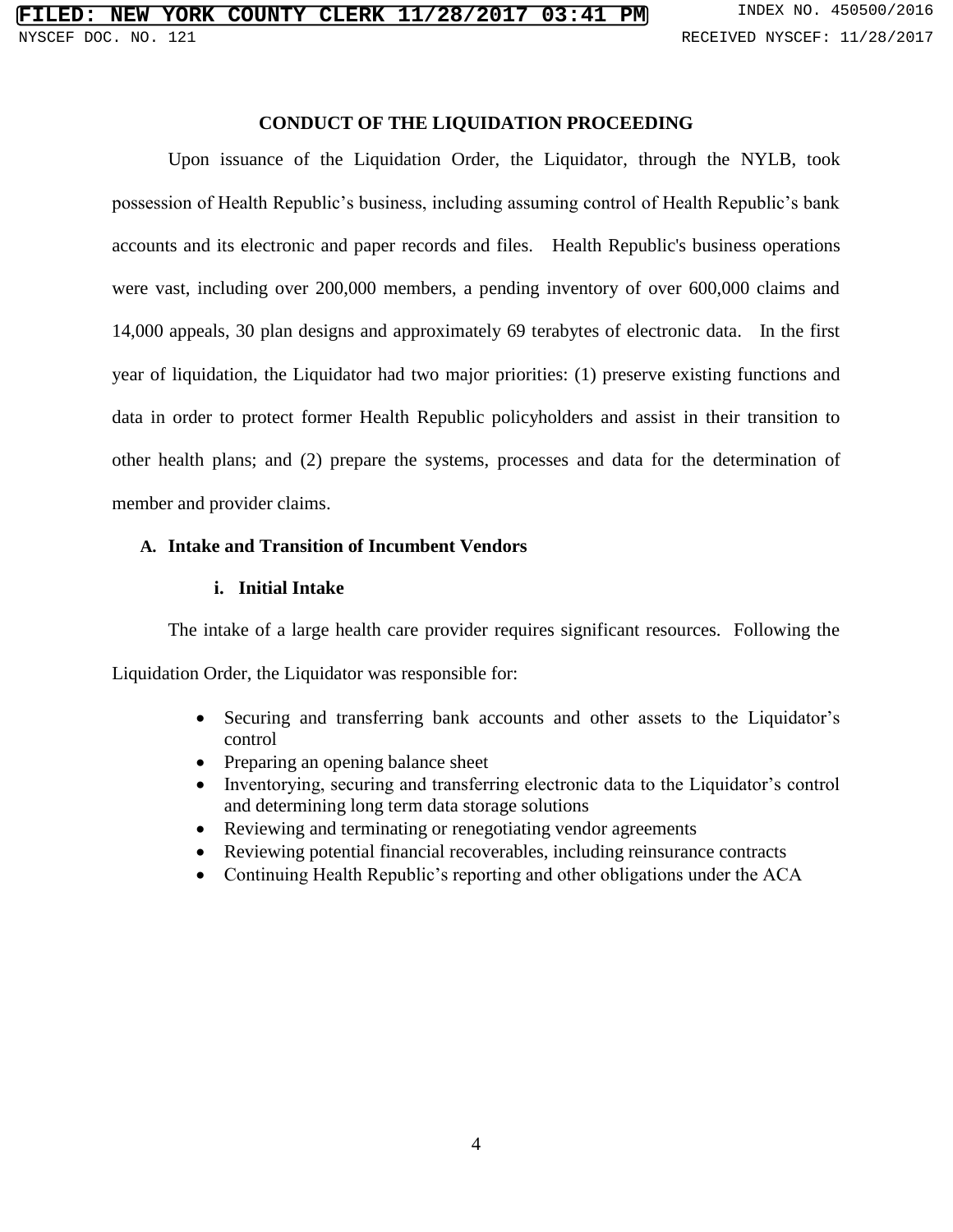#### **ii. Opening Balance Statement and Financial Audit**

A critical step in Health Republic's intake was to establish an opening balance sheet. In the case of Health Republic, the Liquidator was also responsible for filing a Form A-133 Compliance Statement subject to the Office of Management and Budget Circular A-133 in connection with the company's participation in ACA programs.

The Liquidator engaged EisnerAmper to perform an audit ("2015 Audit") of Health Republic's statutory basis financial statements, and to report on internal controls at the company, as of December 31, 2015. The auditors initially encountered difficulty reconciling Health Republic's financial records, due to an imperfect changeover of Health Republic's general ledger systems by Health Republic's prior management. The Liquidator's staff, with the assistance of outside consultants, reconstructed the general ledger and successfully reconciled the relevant accounts. The auditors issued an unqualified opinion regarding Health Republic's financial statements as of December 31, 2015, and reported on Health Republic's internal controls over compliance. Later, the auditors performed an audit of Health Republic's modified cash basis financial statements as of December 31, 2016, and for the period May 11, 2016 (date of liquidation) through December 31, 2016, and issued an unqualified opinion regarding the same. By letter dated October 13, 2017, the Office of Inspector General of the Department of Health and Human Services notified Health Republic that the Federal Audit Clearinghouse had accepted the 2015 Audit and that it was found to have met Federal audit requirements.

EisnerAmper's 2015 and 2016 reports of Health Republic's audited financial statements are available on the Health Republic website.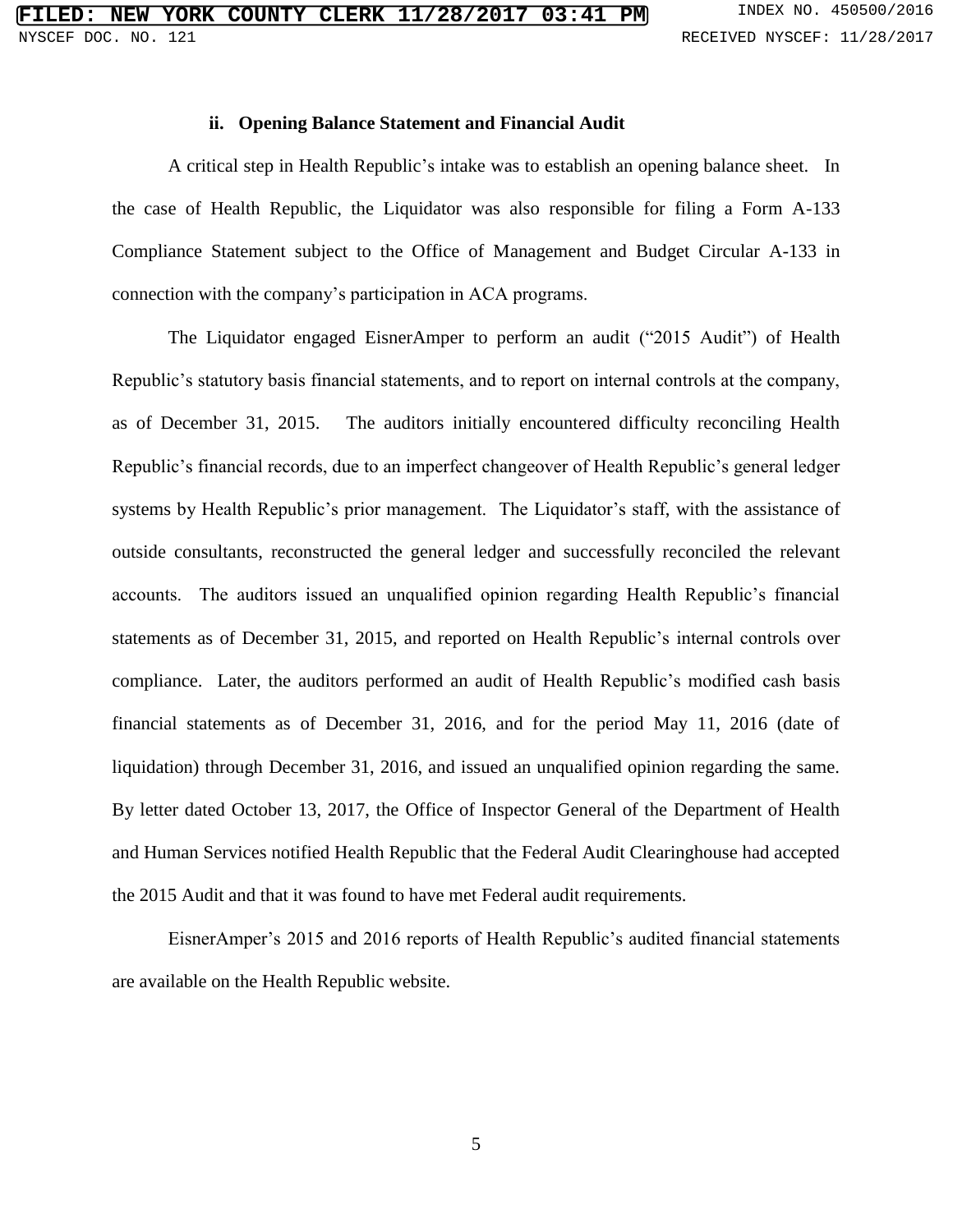#### **iii. Management of Vendors**

Prior to liquidation, many of Health Republic's core functions were performed by thirdparty vendors. The more significant of these service providers were: (i) POMCO, Health Republic's claims administrator; (ii) Alvarez & Marsal, the restructuring firm and manager of day-to-day operations in Health Republic's wind-down period; (iii) Garden City Group, administrator of Health Republic's website, user portal, and telephone call in-center and provider of legal notices and other communications; and (iv) Weil Gotshal & Manges, Health Republic's outside counsel. Collectively, these vendors are referred to as the "Incumbent Vendors". In addition, several other vendors provided other necessary services such as cloud storage for Health Republic's electronic data and hosting Health Republic's general ledger and financial information.

In order to prevent loss of critical data and to preserve Health Republic's core system, the Liquidator continued, on an interim basis, engagements with the Incumbent Vendors that provided essential services for the liquidation. This approach permitted the Liquidator to continue to provide services to members who had been transitioned to other health plans but needed assistance with their prior health claims. The approach also permitted members and health care providers to use the company's electronic portal to look up information about submitted claims or to submit new claims. In the first year of liquidation, approximately 70,000 claims were added to the proceeding and 84,000 inquiries were handled by the company's call center.<sup>2</sup>

 $\overline{a}$ 

<sup>&</sup>lt;sup>2</sup> The Liquidator has provided information and assistance to thousands of members who required ongoing support including: (i) providing information and paperwork to assist members to transition to new health coverage; (ii) providing historical claim information to members such as plan eligibility and records of co-pays and deductibles; (iii) finding and sending federal tax forms to members; (iv) processing and sending premium refunds; (v) updating claimants' contact information; (vi) providing the status of claims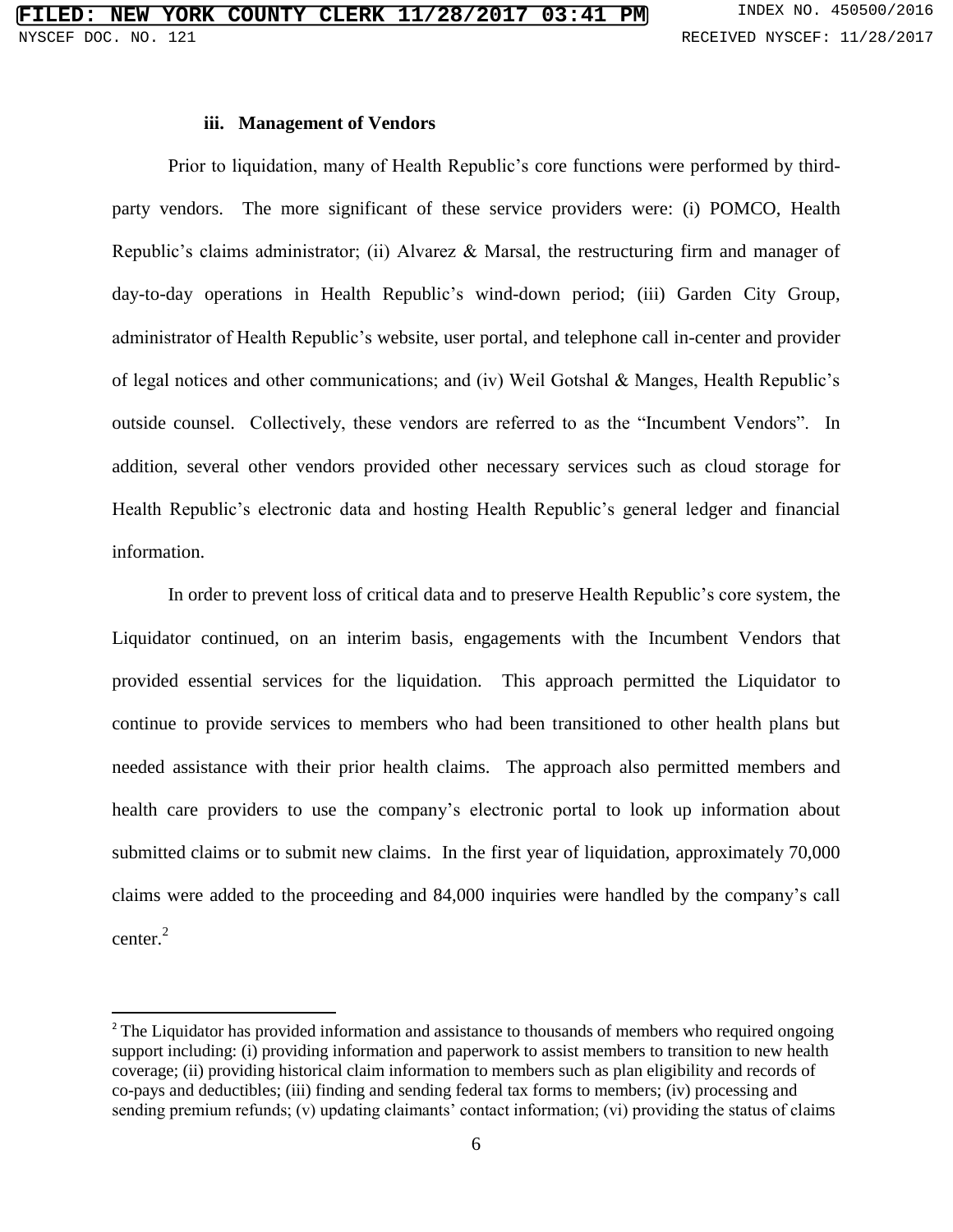Within one year of the Liquidation Order, three of the four Incumbent Vendors had been either terminated or reduced to an hourly rate for needed projects. Garden City Group, which hosts the company's website, continues to manage the call-in center and provides creditor communications. As of October 31, 2017, the latest date for which comprehensive data is available, the Health Republic website had received 77,228 visits from 56,147 unique visitors, and the Health Republic call-in center had fielded 15,419 calls.

# **B. Processing of Claims**

 $\overline{\phantom{a}}$ 

The Liquidator's second priority in the first year of liquidation was to establish the processes framework to expeditiously determine member and provider claims under Health Republic insurance policies.

# **i. New Claims Portal**

The first step was to continue Health Republic's public website to provide legal information, FAQs and contact information to members and health care providers with claims in the liquidation. The website provides Spanish translations and includes portals for the public to submit inquiries or new claims or to confirm that a previously submitted claim had been received by Health Republic.

# **ii. Adjudication Procedures**

By Order entered October 17, 2016, this Court approved the Liquidator's proposed procedures for the adjudication of claims ("Adjudication Procedures"). The Adjudication Procedures provide an efficient process for the Liquidator to recommend the allowance or disallowance of claims for payment under Health Republic insurance policies while offering an

and explaining how to use the website portal; (vii) sending medical information to members' new insurance carriers; and (viii) assisting members who were subject to improper balance billing by providers.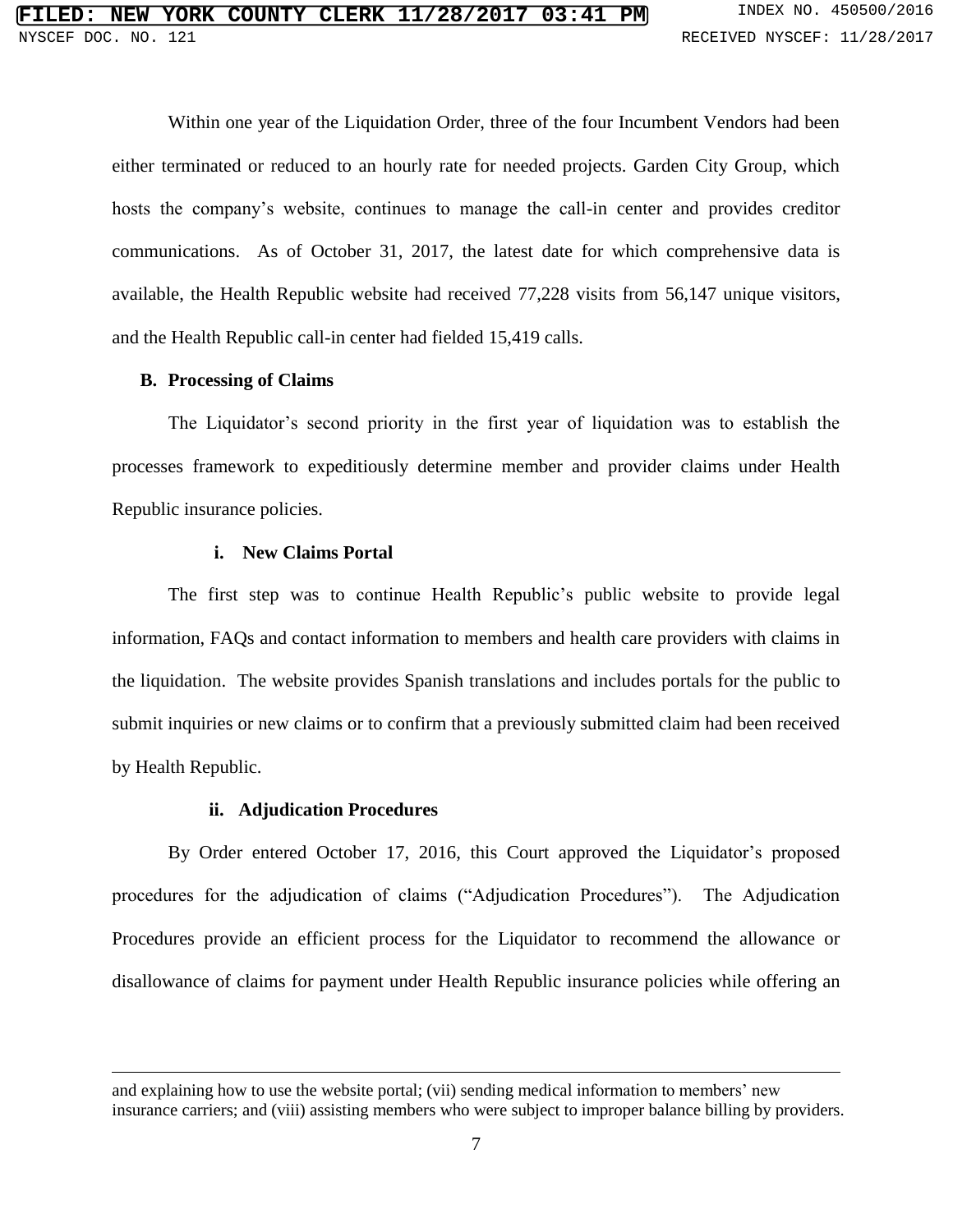appeal and objection procedure to offer due process to claimants who disagree with the Liquidator's determinations.

The Adjudication Procedures provide that the Liquidator's determinations of policy claims are to be issued in the form of EOBs that are substantially similar to the EOB form issued by Health Republic to members and providers when the company was an operating health insurer. The Adjudication Procedures also establish an appeal and objection process for claimants to submit challenges to the Liquidator's determinations. Following the Liquidator's review and denial of an objection, a claimant is entitled to have the claim heard by a Court-appointed referee or, if appropriate, a qualified medical claims examiner.

As provided by the Liquidation Order, the Liquidator has refrained from determining claims other than administrative expenses and member and provider claims for payment under Health Republic insurance policies. Unless it appears that the estate's assets will be sufficient to pay claims below the priority of member or provider policy claims, the Liquidator will continue to exercise her discretion to refrain from expending estate assets to determine such lower priority claims.

#### **iii. Appointment of Referees and Authorization of Medical Claims Examiner**

On February 8, 2017, the Liquidator posted an invitation for candidates for referees and medical claims examiners on the Health Republic and NYLB websites, and, following an internal review process, the Liquidator determined that three candidates (a) were competent and qualified, (b) possessed the requisite skills and expertise, and (c) were able to provide the necessary services consistent with the appropriate fee scale.

The Liquidator then sought, by Order to Show Cause, an order seeking the appointment of two recommended referees and authorization to engage the selected independent medical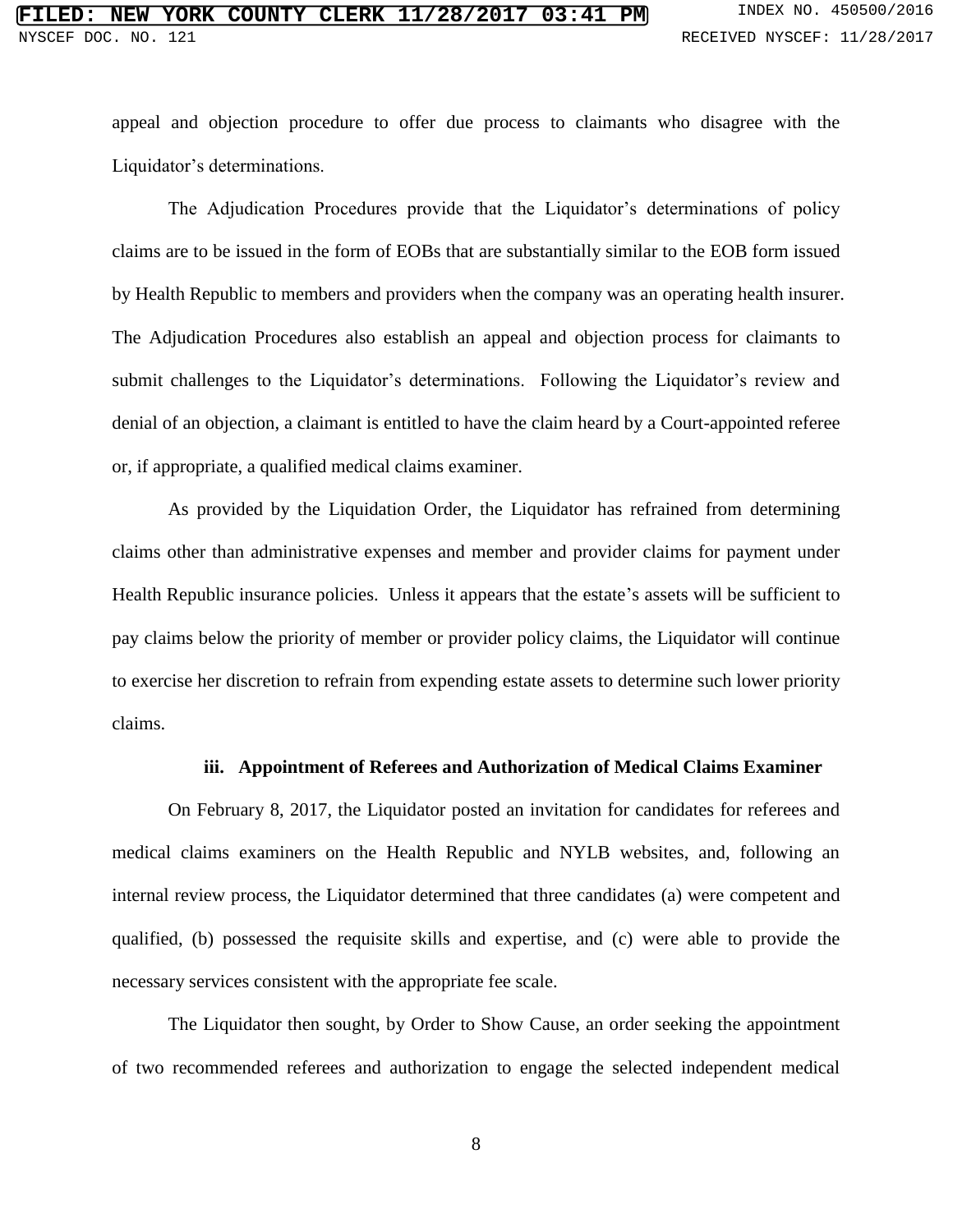review service provider. The Liquidator proposed that the two referees serve as a panel, and hear unresolved objections on a rotating basis. In the event that the referee hearing an objection finds that the review requires an independent medical review, the referee will have the discretion to refer the objection, or any individual issue(s) therein, to the independent medical review service provider, which will provide the results of any such medical review to the referee. Following the referee's review of the objection, the referee will issue a report and recommended resolution of the objection and the reasons therefor.

By Order entered May 26, 2017, this Court (i) appointed Anthony J. Carpinello, Esq., and Alberto Torres, Esq., as Referees to hear and report on the validity of any unresolved objections to the Liquidator's determination of claims, and (ii) authorized the Liquidator to engage Independent Medical Expert Consulting Services, Inc. ("IMEDECS") to provide independent medical review services on an as-needed basis. The Court subsequently reviewed and approved the Liquidator's engagement agreement with IMEDECS.

#### **iv. Treatment of Potential Member-Provider "Duplicate" Claims**

During a conference before the Court held October 11, 2016, a question was raised regarding the potential for a Health Republic member and a provider to seek payment for the same covered services and whether the "anti-assignment" clause found in Health Republic's insurance policies might preclude the Liquidator from paying the claimant who is entitled to be paid.

The Liquidator, through counsel, prepared the requested memorandum and presented the legal analysis to the Court in the form of an Order to Show Cause. The Liquidator's analysis concluded that Health Republic's insurance policies expressly provide that the Liquidator may make claim payments directly to the claimant who is entitled to be paid for covered services,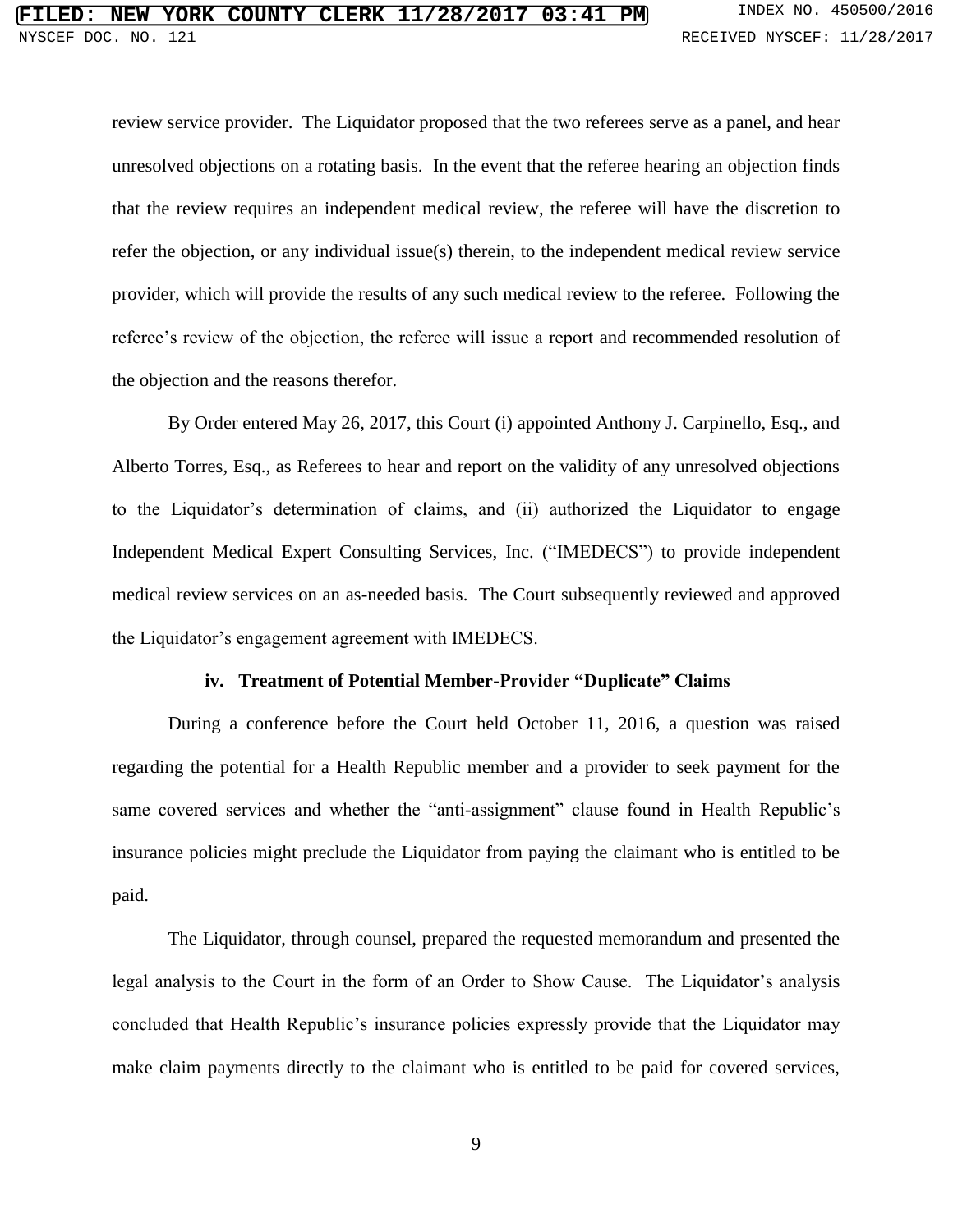whether the claimant is a member, an in-network provider, or an out-of-network provider, regardless of whether an assignment had been made. Further, in the unlikely event that the antiassignment provision in a policy interferes with such payment, the Liquidator's analysis concluded that ew York law permits the Court to enforce a member's assignment of benefits notwithstanding the anti-assignment clause.

By Order entered February 22, 2017, this Court ordered that, notwithstanding the existence of an anti-assignment provision in a Health Republic insurance policy, the Liquidator may, where appropriate, make an allowed payment directly to a health care provider for the costs of covered services, whether the claim for payment was made by the policyholder, the health care provider, or both.

#### **v. Claims Review**

Health Republic entered liquidation with a pending inventory of over 600,000 claims for payment by former Health Republic members and their providers under Health Republic insurance policies. Approximately 70,000 additional claims were included after the commencement of the Liquidation.

As part of the Liquidator's responsibility to confirm that claims are accurately determined, the Court approved Truven Health Analytics ("Truven"), a qualified medical claim auditor, to conduct an independent review of the initial determinations of Health Republic's administrator. Truven was asked to review the claims determinations and confirm their compliance with Health Republic's 30 unique plan designs, including benefits, exclusions, and eligibility requirements. Truven concluded its review of the determinations in June 2017.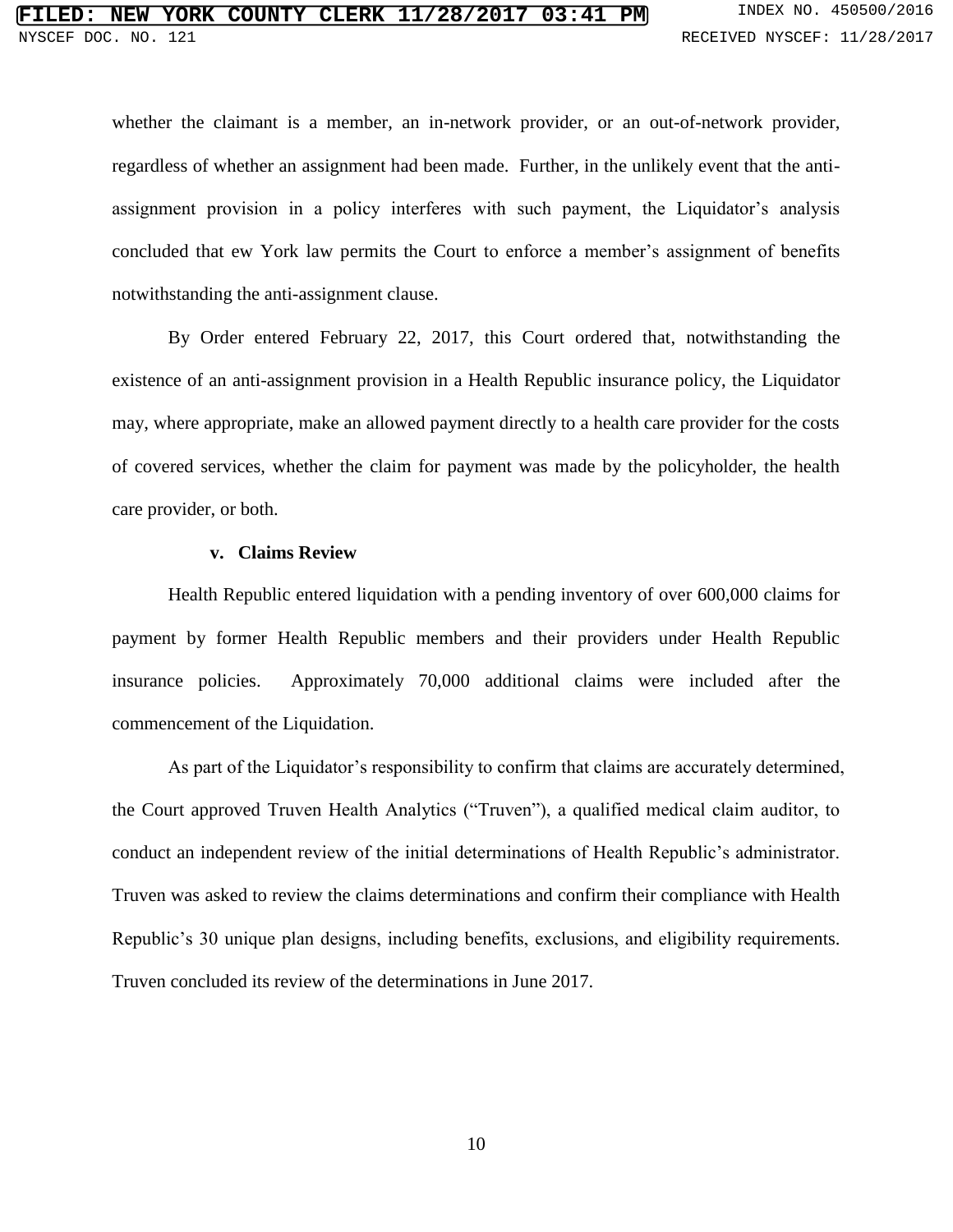#### **vi. Issuance of the EOBs**

The Liquidator began issuing EOBs to members and providers with policy claims on August 7, 2017 and concluded the process on October 27, 2017. In total, 186,346 EOBs have been issued, amounting to approximately \$211,465,166 in recommended allowances. Each EOB adjudicates multiple individual claims for services, which when taken in aggregate amount to 2,147,606 individual determinations or records of service. The Adjudication Procedures provide that claimants have 60 days from the date of the EOB to submit an appeal to the Liquidator, which may be extended by agreement of the parties. As of October 31, 2017, the Liquidator has received 1,095 appeals, or approximately 0.6% of the total EOBs.

#### **C. Litigation Against the Federal Government**

As a not-for-profit Co-Op under the ACA, Health Republic participated in several federal premium stabilization and financial assistance programs. In the 2014 and 2015 benefit years, Health Republic participated in the ACA's Risk Corridors, Reinsurance, Risk Adjustment, Advanced Premium Tax Credit, and Cost-Sharing Reduction programs ("ACA Programs"). The Liquidator's review of Health Republic's records shows that the Federal Government failed to pay balances owed to Health Republic under certain of these programs.

On September 1, 2017, the Liquidator, on behalf of Health Republic's policyholders and other claimants, filed a complaint ("CMS Complaint") through counsel against the United States in the U.S. Court of Federal Claims under case number 17-1185C, seeking to recover over \$575 million owed to Health Republic under ACA Programs. By order dated October 4, 2017, the Court of Federal Claims granted a stay of the case until the earlier of January 12, 2018 or the issuance of a decision by the U.S. Court of Appeals for the Federal Circuit in the companion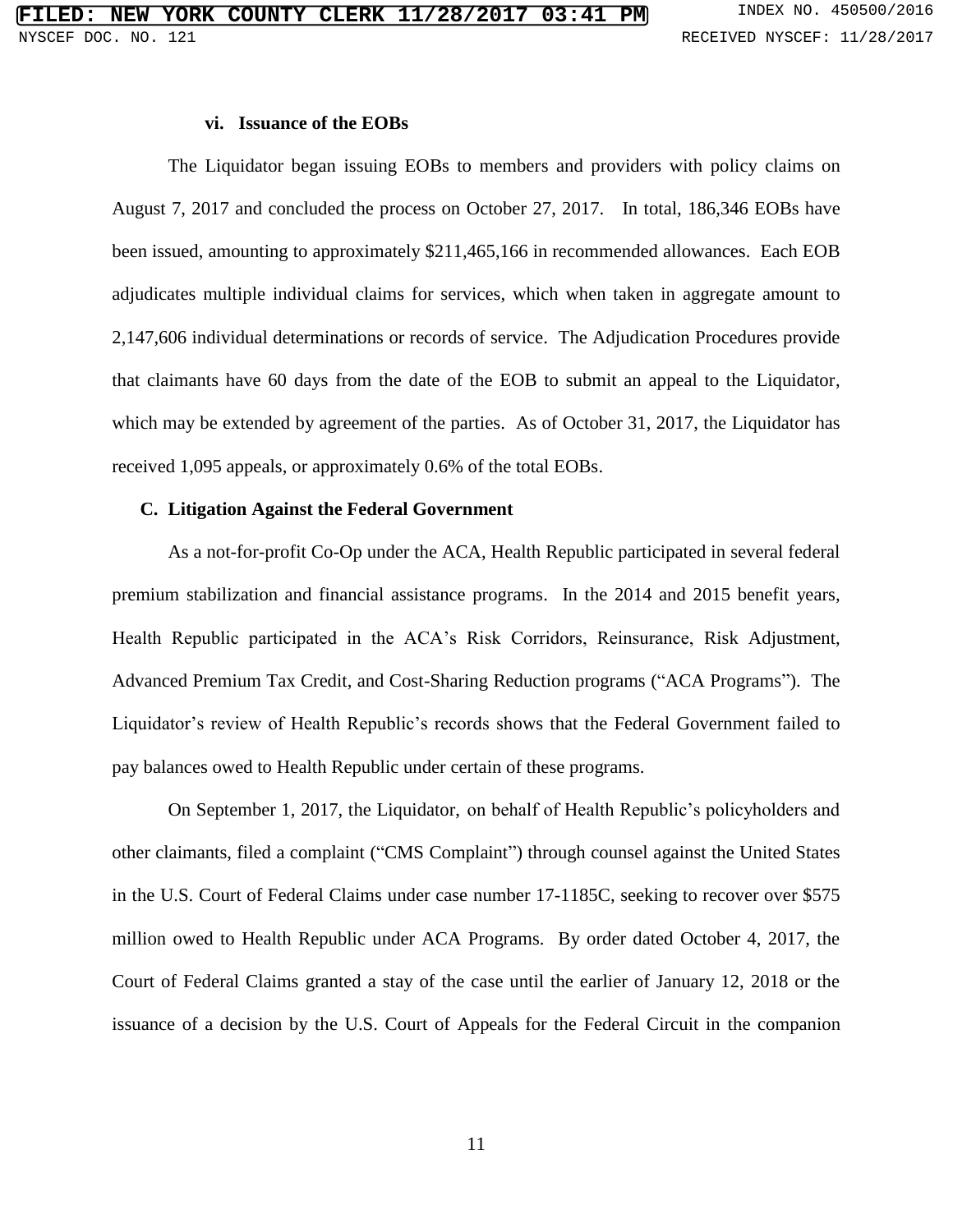appeals of Land of Lincoln Mutual Health Insurance Company v. United States and Moda Health Plan, Inc. v. United States, which raise similar issues to certain claims raised by Health Republic.

# **FINANCIAL CONDITION AND ADMINISTRATIVE EXPENSES OF HEALTH REPUBLIC**

# **A. Financial Condition as of September 30, 2017**

As of September 30, 2017, Health Republic had assets of approximately \$39,927,230, and Class Two liabilities of \$212,943,662 relating to claims of members and health care providers under policies. These amounts do not include the Liquidator's lawsuit against the Federal Government seeking over \$575 million in recoverables under ACA Programs, or claims by the Federal Government against Health Republic under the Risk Adjustment program or for loan repayment, which the Liquidator asserts are subordinated to Class Two claims under New York law.

#### **1. Assets**

Health Republic's unaudited financial statements as of September 30, 2017 indicate that the company had \$39,927,230 in assets, of which \$38,683,203 consisted of cash, cash equivalents and investments. Health Republic carries a \$51,736,710 asset for the recovery of balances owed by the Federal Government under the ACA's Reinsurance program. This recoverable has no impact on Health Republic's balance sheet, however, because Health Republic's auditor has established a reserve in the same amount based on its opinion that the balance may be uncollectible. In addition, Health Republic carries an asset for \$435,215,631 in recoverables under the ACA's Risk Corridors program, which has similarly been reserved at full amount by Health Republic's auditors due to the potential that it may be uncollectible.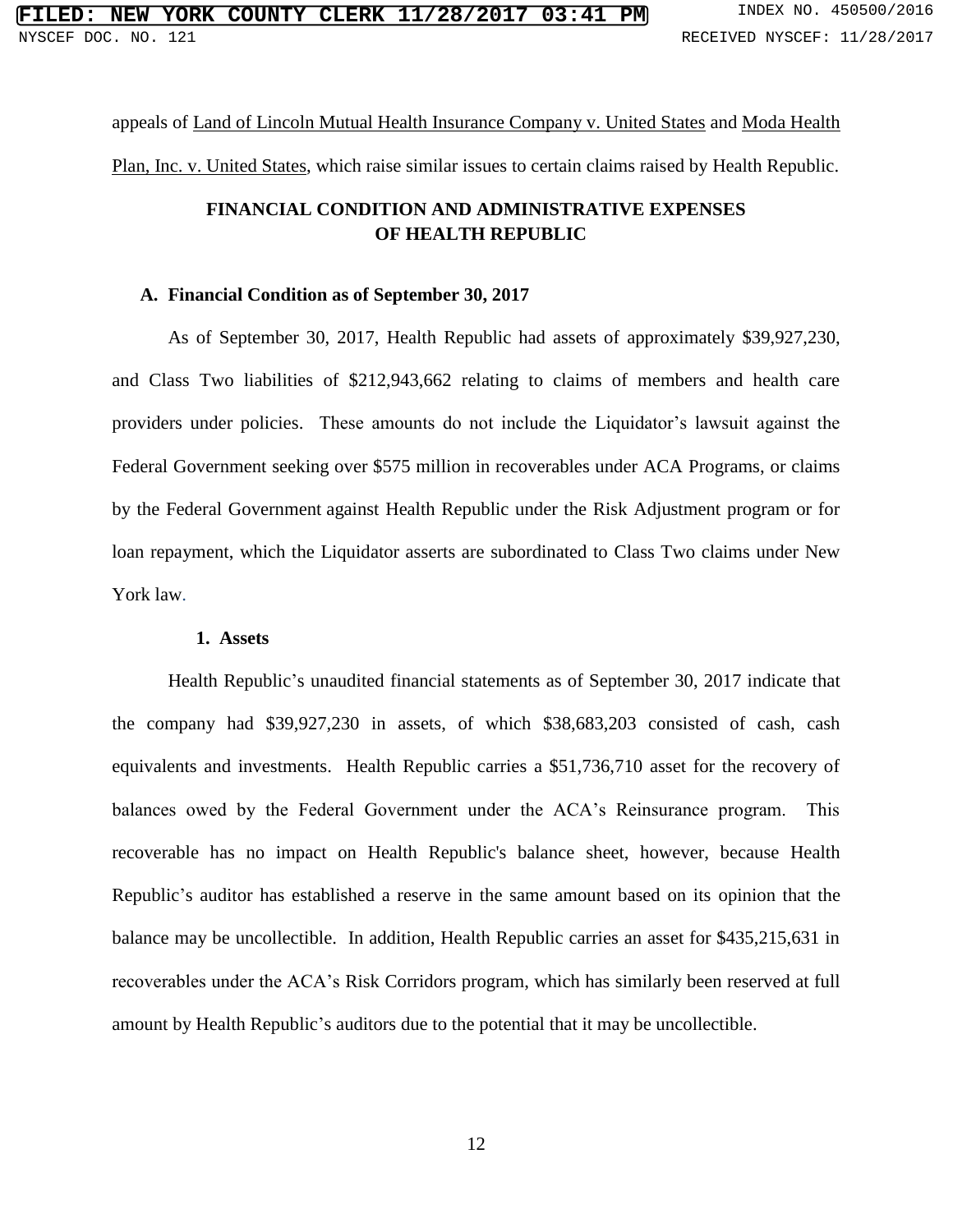#### **2. Liabilities**

As of September 30, 2017, Health Republic's total liabilities were \$710,720,635. New York Insurance Law Section 7434 establishes a priority scheme for the payment of distributions. The priority scheme, followed by Health Republic's liabilities associated with each priority, are listed below.

- I. **Class One**. Claims with respect to the actual and necessary expenses of administration incurred by a liquidator: \$513,266.
- II. **Class Two**. All claims under policies, including claims of federal, state or local government for losses incurred, third party claims, claims for unearned premiums, and all claims of security funds or guaranty associations, but excluding claims under reinsurance contracts: \$212,943,662.
- III. **Class Three**. Claims of the Federal Government, except those under Class Two: \$197,571,069.
- IV. **Class Four**. Claims for wages owing to employees of an insurer against whom an Article 74 proceeding is commenced and claims for unemployment insurance contributions required by Article 18 of the New York Labor Law: \$0.
- V. **Class Five**. Claims of state and local governments, except those under Class Two: \$19,159,690.
- VI. **Class Six**. Claims of general creditors, including but not limited to claims arising under reinsurance contracts: \$15,566,548.
- VII. **Class Seven**. Claims filed late or any other claims other than claims stated in Class Eight or Class Nine: \$0.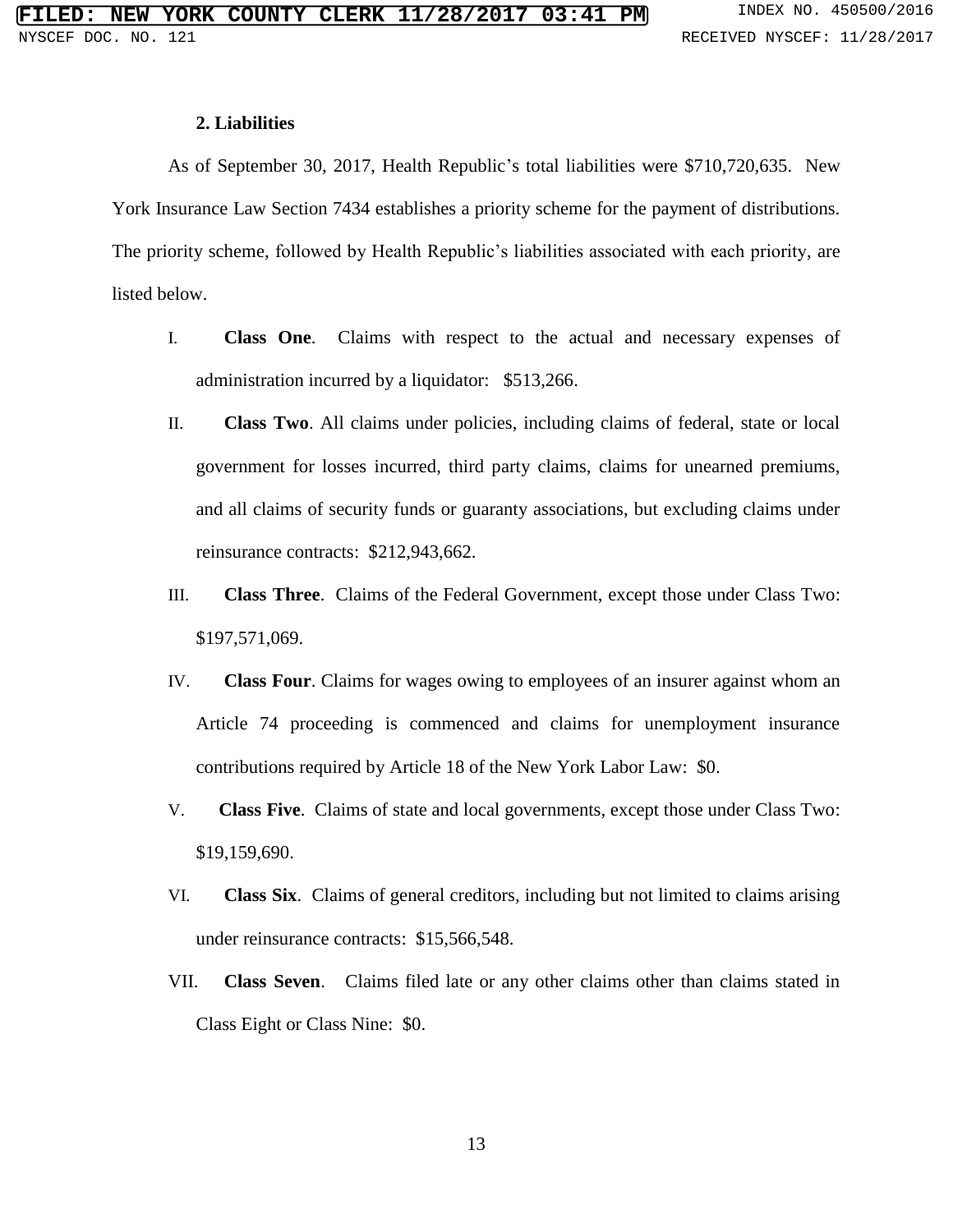- VIII. **Class Eight**. Claims for advanced or borrowed funds made pursuant to Insurance Law Section 1307: \$264,966,400.
- IX. **Class Nine**. Claims of shareholders or other owners in their capacity as shareholders: \$0.

#### **B. Administrative Expenses**

The Liquidator has adopted a modified cash basis of accounting in which expenses are generally recognized when paid. This method can result in a differential between the time at which an expense is accrued and when it is paid and recognized. For purposes of this discussion, and to provide a more accurate presentation of when the Liquidator's expenses were incurred, this section of the Court Report will discuss expenses when they are incurred.

For the 17-month period commencing on the date of the Liquidation Order on May 11, 2016 and ending on September 30, 2017, the Liquidator's incurred administrative expenses totaled \$10,327,156. Approximately sixty-one percent of that amount, or \$6,337,670, was incurred in the first six months of the liquidation when most of Health Republic's systems, processes, data and knowledge were transferred from the company and its outside vendors to the Liquidator's staff. As reflected in Table 1, the Liquidator's expenses have been steadily declining.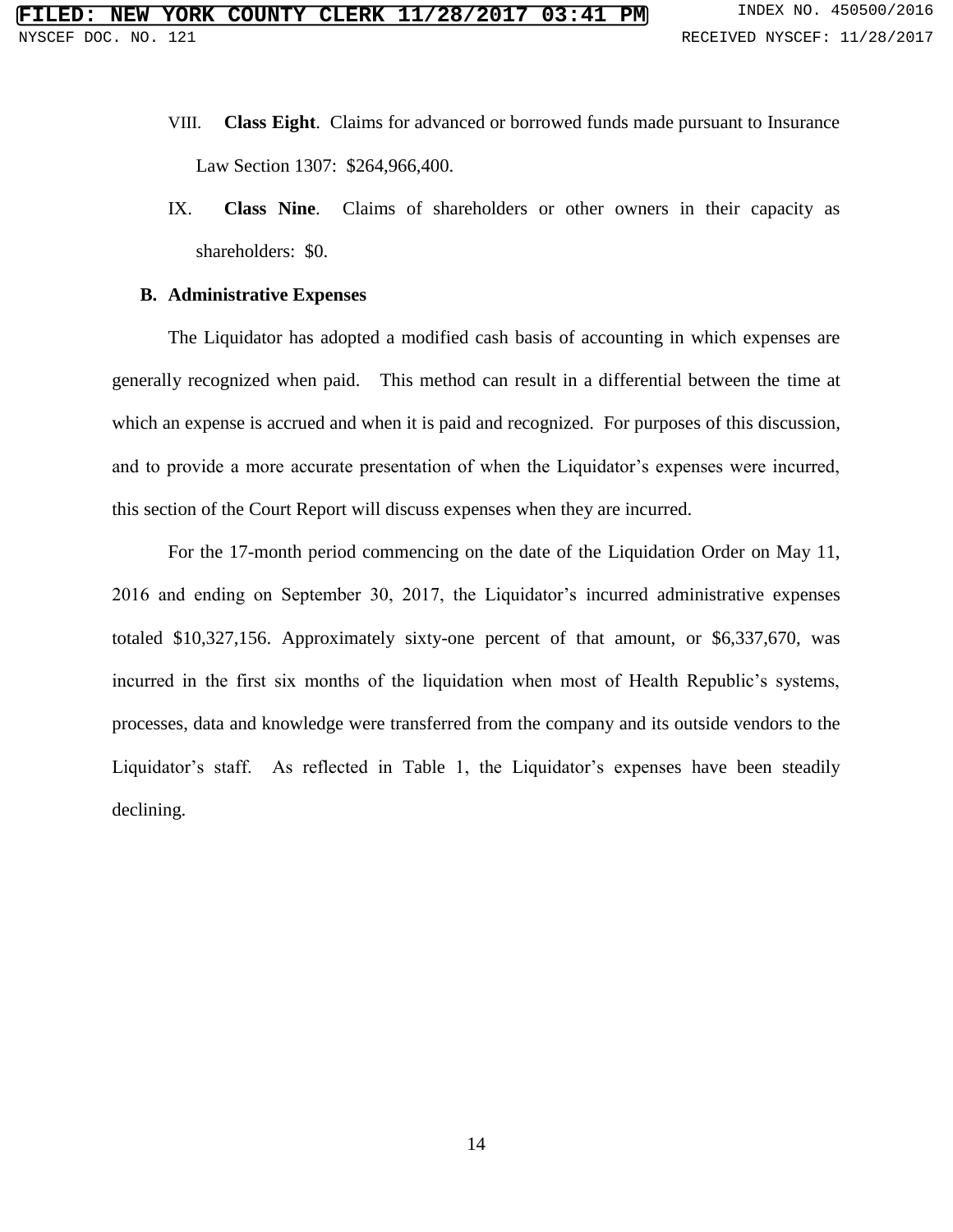

On August 7, 2017, the Liquidator began issuing EOBs to Class Two claimants. The mailing of EOBs requires a number of administrative steps that have caused expenses to increase for the months of August and September 2017. Table 2 reflects the increased expenses associated with issuance of the EOBs. These additional expenses include the material costs for envelopes, paper and postage, printing and processing fees. In addition, the Liquidator's staff and call-in center have received an increased number of inquiries concerning the EOBs, resulting in additional time and expense. Lastly, issuance of the EOBs has required additional efforts from the Liquidator's IT and administrative staff for functions such as processing and storing the EOB files and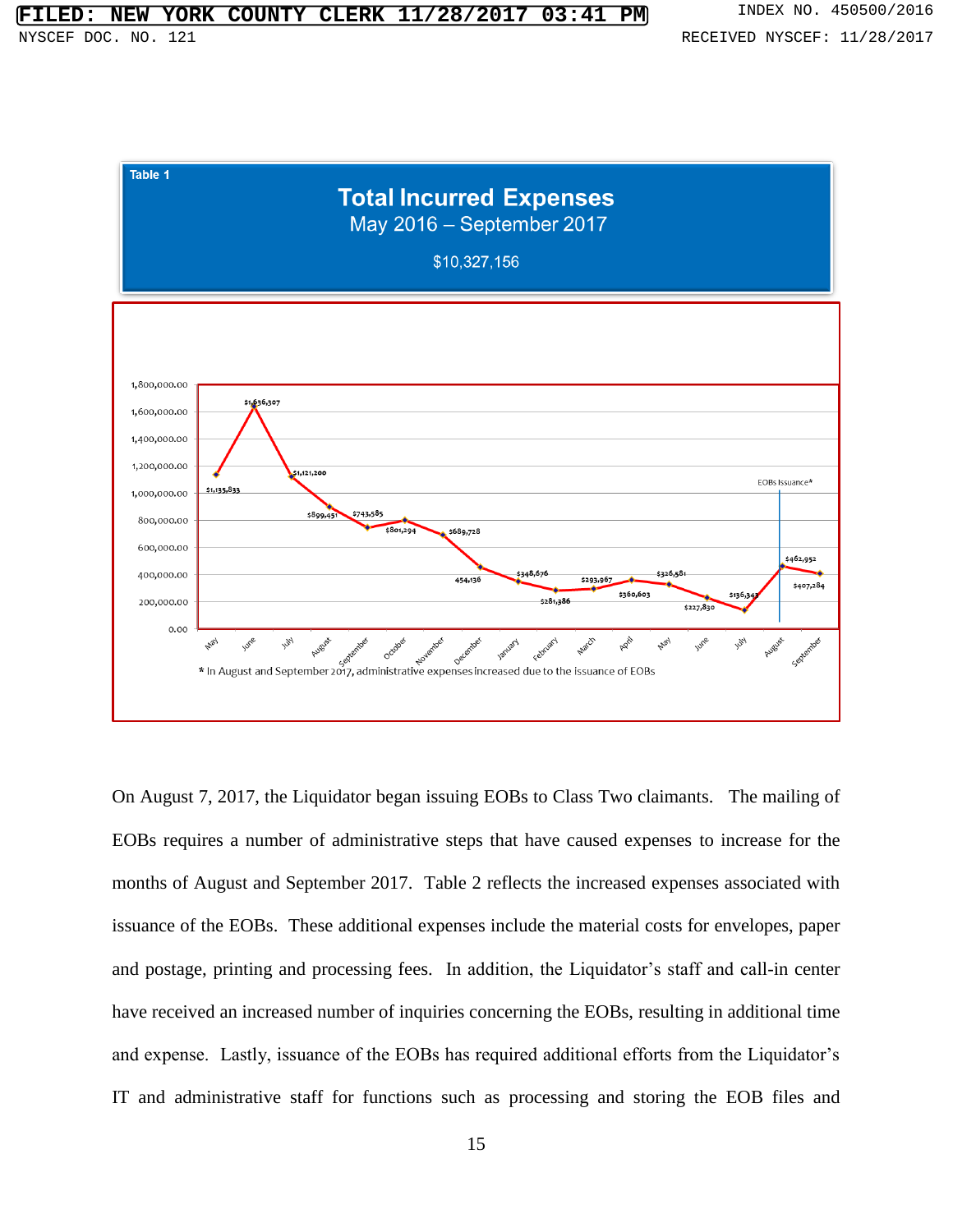objections, processing return mail and following up on appeals and inquiries. The cost of processing EOBs for August and September 2017 was \$437,444. Of this amount, postage was \$157,164 or 36% of the total EOB expenses.



On May 8, 2017, the Liquidator made an in-court presentation ("Presentation") to the Court on administrative expenses to date. Senior members of the Liquidator's staff presented a detailed analysis of expenses and the Court and the public were provided an opportunity to ask questions. As part of the Presentation, the Liquidator prepared a table of Actual versus Projected Incurred Expenses that projected Health Republic's expenses from April 2017 through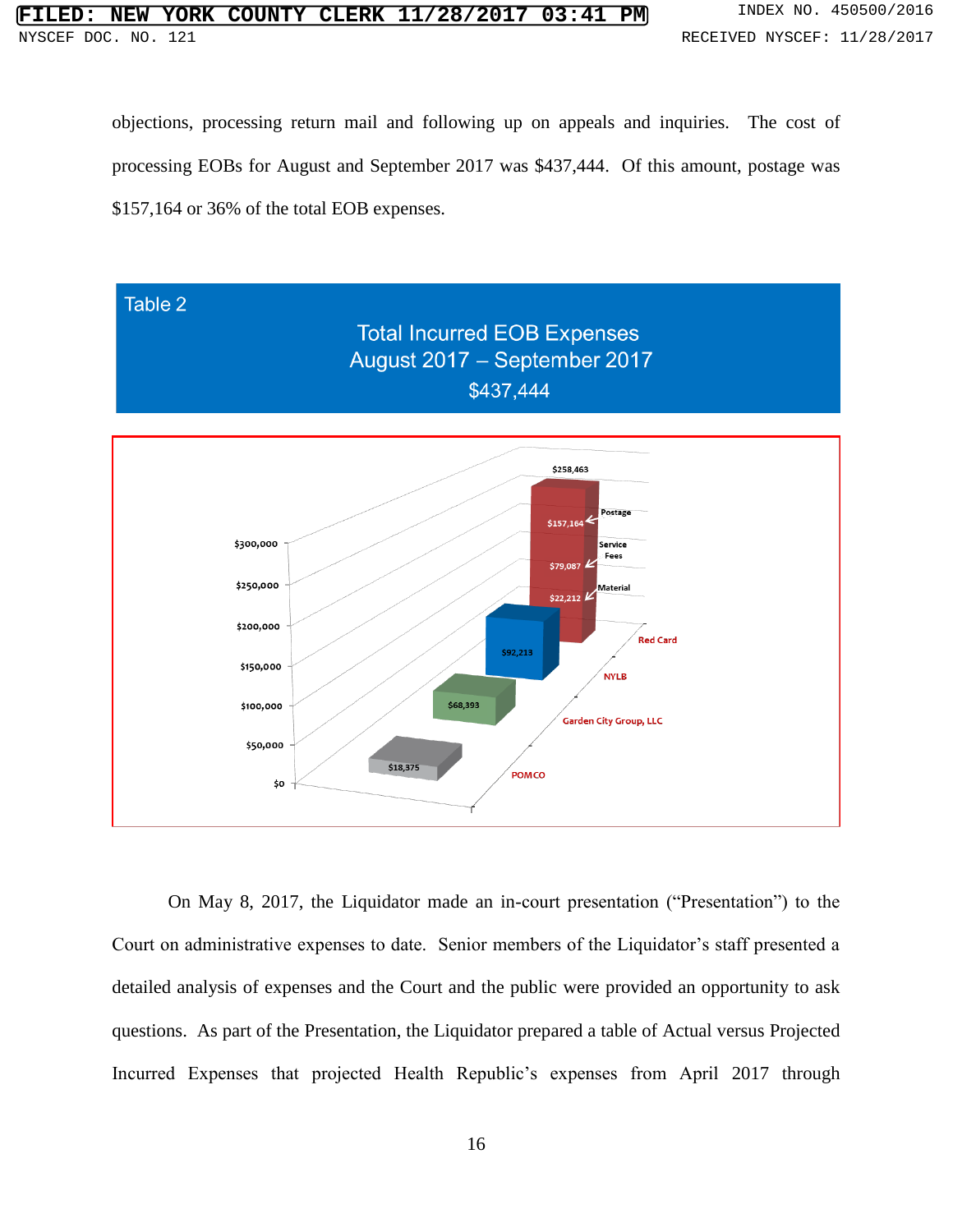December 2017. Table 3 presents a comparison of the Liquidator's actual incurred expenses for April 2017 through September 2017 versus projections. As shown, in April 2017, the Liquidator's expenses were approximately \$35,000 above budget. For the months May through September 2017, the Liquidator's expenses were either on or below budget.



The Presentation also included information on the administrative expenses of the top five vendors in 2016, including (1) Alvarez & Marsal, (2) Garden City Group, (3) POMCO, (4) Weil, Gotshal & Manges, and (5) the Liquidator's staff through the New York Liquidation Bureau.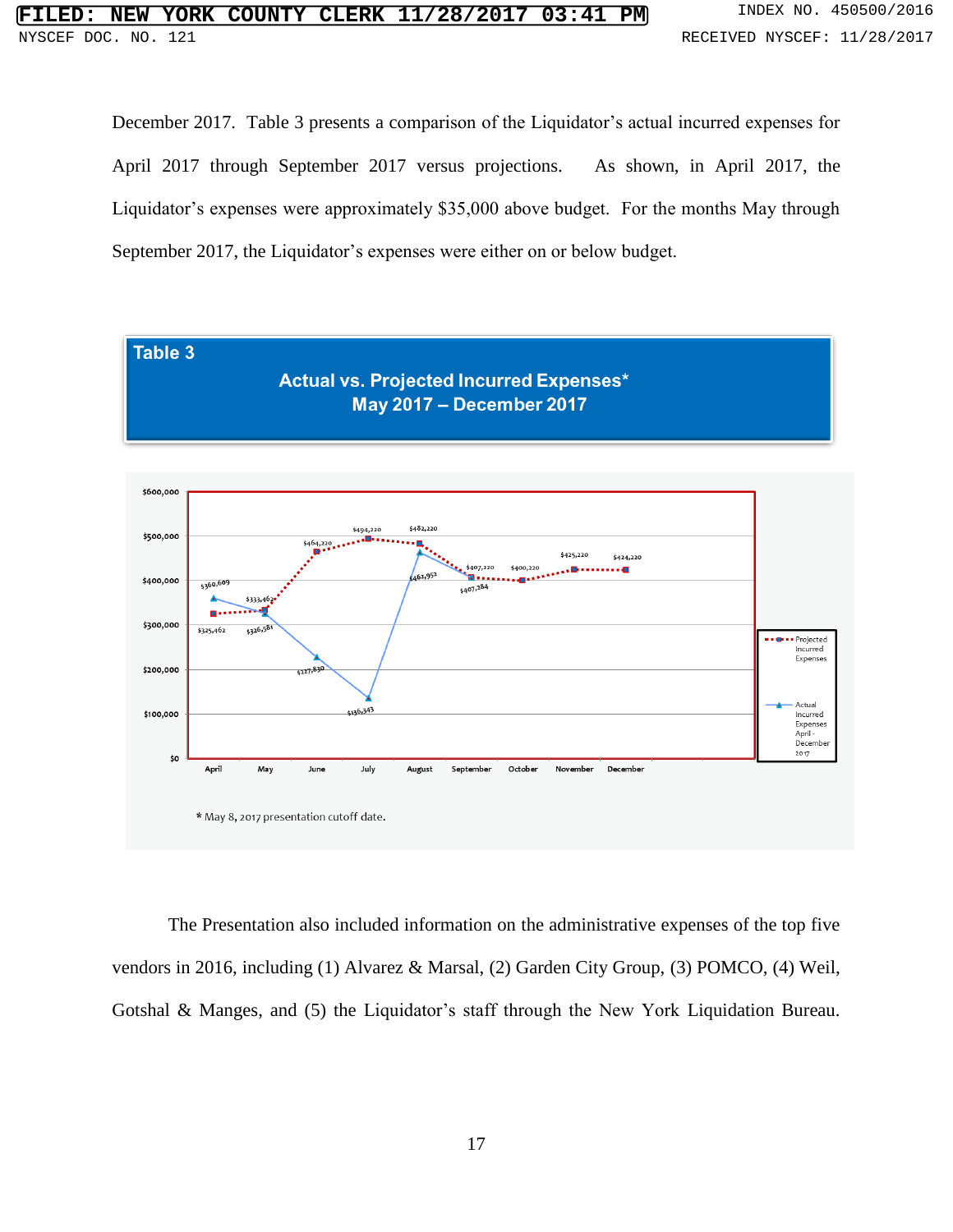Table 4 shows the progression of the expenses for these top vendors<sup>3</sup> through September 2017. The data show that the Liquidator has aggressively controlled the expenses associated with outside vendors by internalizing expenses or seeking less expensive alternatives.



The Liquidator's expenses through the NYLB are set forth in Table 5. The expenses total \$2,049,625 for the period May 2016 through September 2017. The expenses have stayed within a range of approximately \$50,000 to \$200,000 per month. The average monthly expense is

 $\overline{\phantom{a}}$ 

<sup>&</sup>lt;sup>3</sup> The New York Liquidation Bureau has been removed from Table 3 and is addressed separately in Table 5.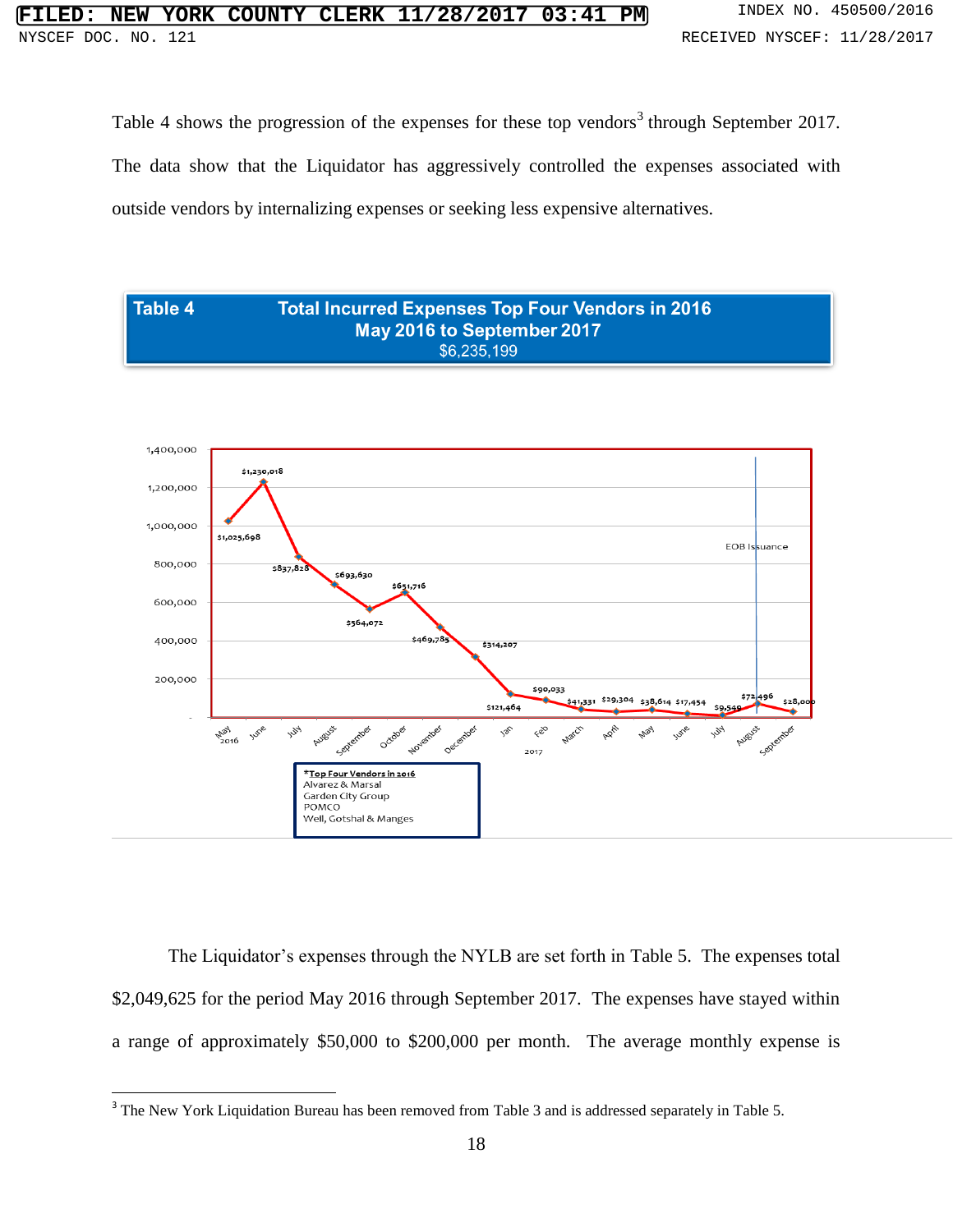approximately \$102,000 in 2016 and \$137,000 in 2017, which translated to approximately 578

staff hours per month.



The Liquidator's allocation of time among her staff is approximated in Table 6. The majority of expenditures have been devoted to claims processing (29%), financial audits and review (24%), legal support (12%) and creditor communications (12%). Preparation of the CMS Complaint, IT related work, and project management constitute the remaining items.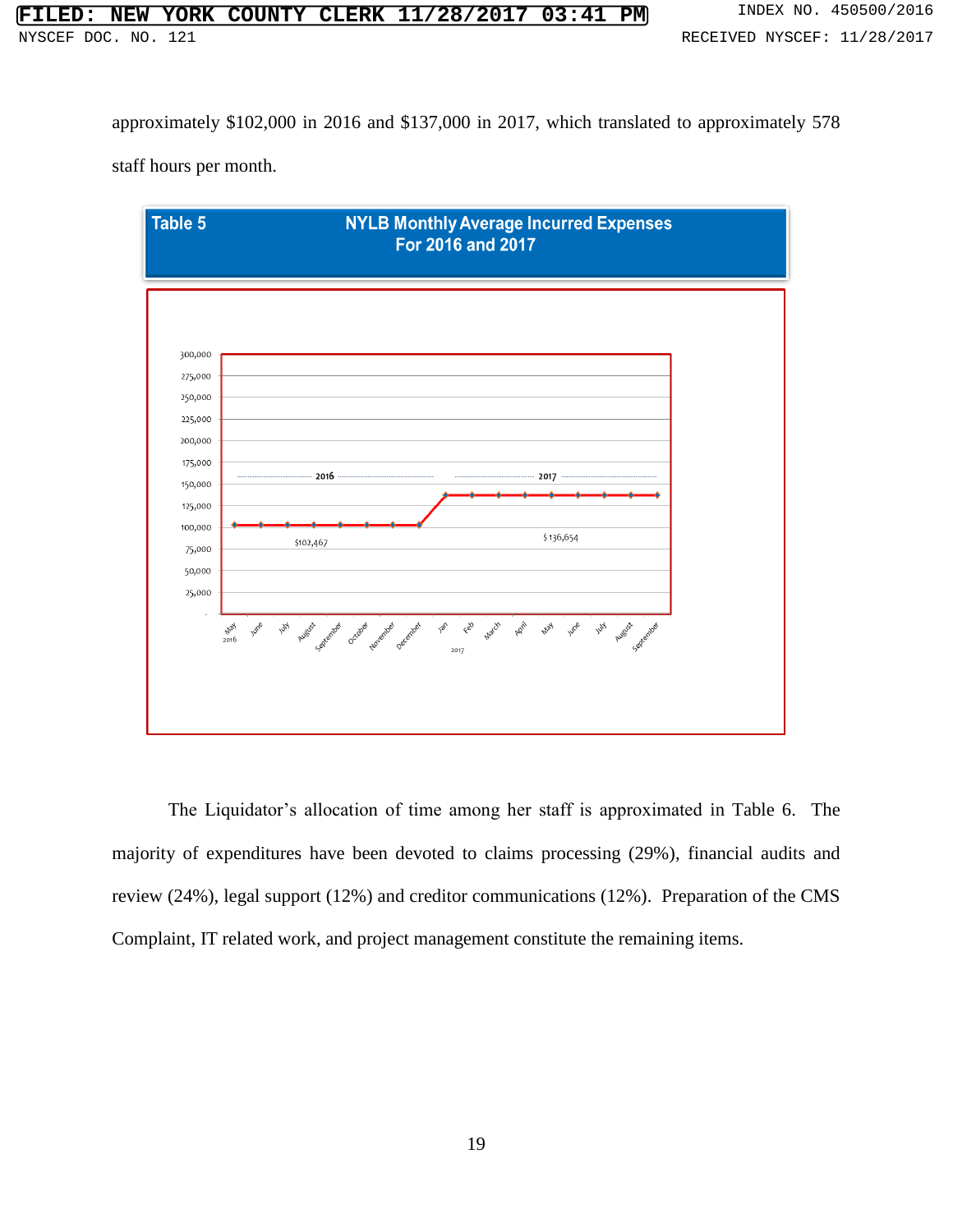# **FILED: ORK COUNTY CLERK 11/28/2017 03:41 PM** INDEX NO. 450500/2016



# **DISTRIBUTION OF ASSETS**

The Liquidator is requesting authorization to make an initial distribution of assets to creditors consistent with this Court's orders and the priorities set forth in Insurance Law Section 7434. The distribution would be made to those creditors of Health Republic with allowed claims, to the extent that, in the Liquidator's discretion, sufficient funds are available.

Distribution of assets, however, is contingent upon the Federal Government acknowledging any proposed distribution and stating that it has no objection under 31 U.S.C.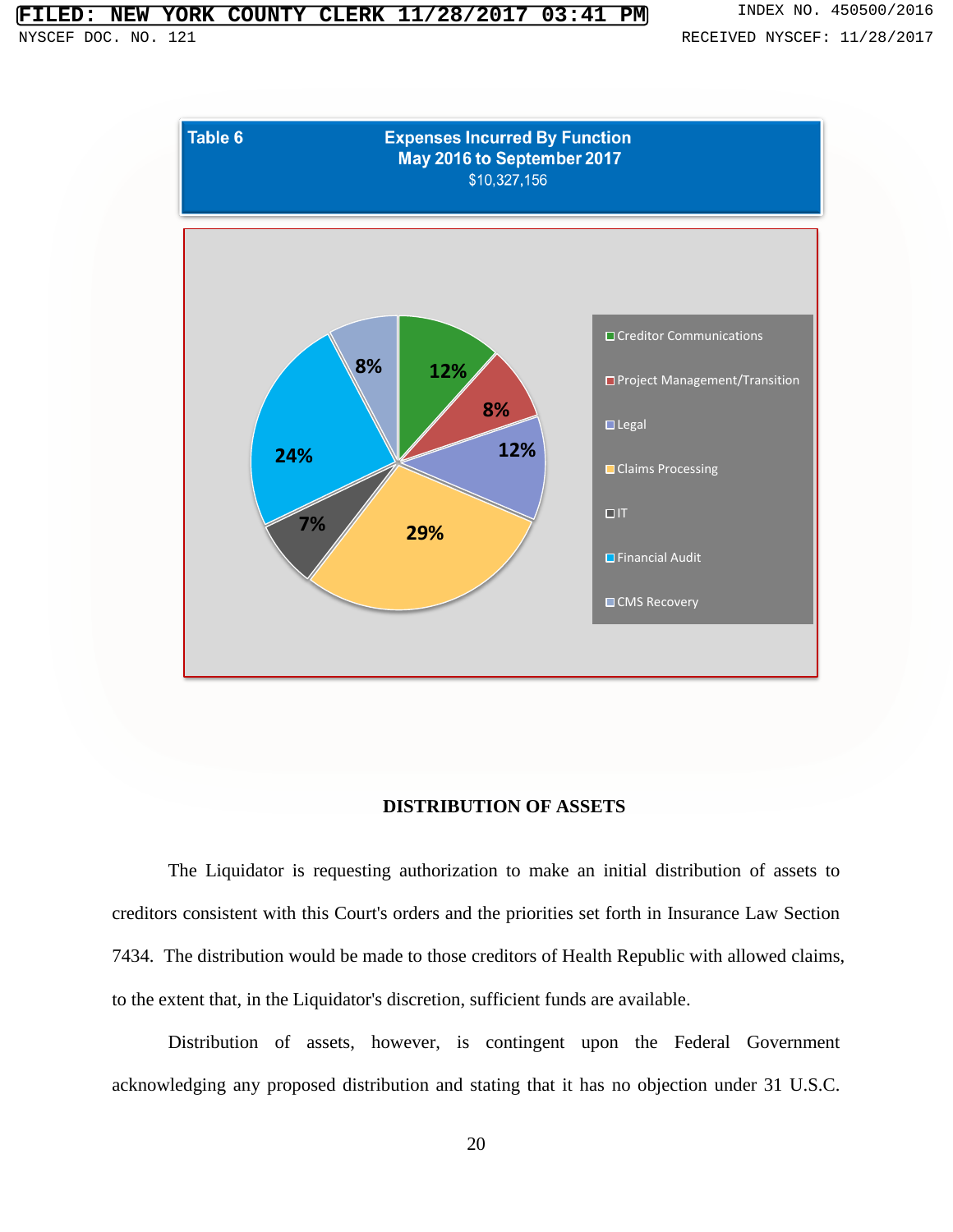Section 3713 or other federal law. The Liquidator has determined that there are sufficient assets to make a partial distribution to creditors with allowed claims under policies under Class Two of Insurance Law Section 7434. The Federal Government is a Class Three creditor under Section 7434 that is subordinate to Class Two. However, 31 U.S.C. Section 3713(b) imposes personal liability on any representative of an estate who pays any part of the debt of an estate before paying a claim of the Federal Government.

This Court Report is being served upon the Federal Government to provide it with an opportunity to object to the proposed distribution. Upon receiving approval of this Court to make an initial distribution, and if the Liquidator determines that there are sufficient assets to make such distribution, the Liquidator will in addition communicate its proposed distribution to the Federal Government. No distribution, however, will be made at this time unless the Federal Government acknowledges the proposal and states that it has no objection.

# **RELIEF SOUGHT**

Based on the facts set forth in the Affirmation and in this report, the Liquidator requests that the Court issue an order:

- (a) Approving the Report on the status of Health Republic and the financial transactions described therein;
- (b) Authorizing the continued payment of actual and necessary expenses incurred by the Liquidator in the administration of the Liquidation Proceeding;
- (c) Authorizing the Liquidator to distribute Health Republic's assets to allowed claimants to the extent that, in the Liquidator's discretion, sufficient funds are available, and as consistent with this Court's orders and the requirements of the Insurance Law; and